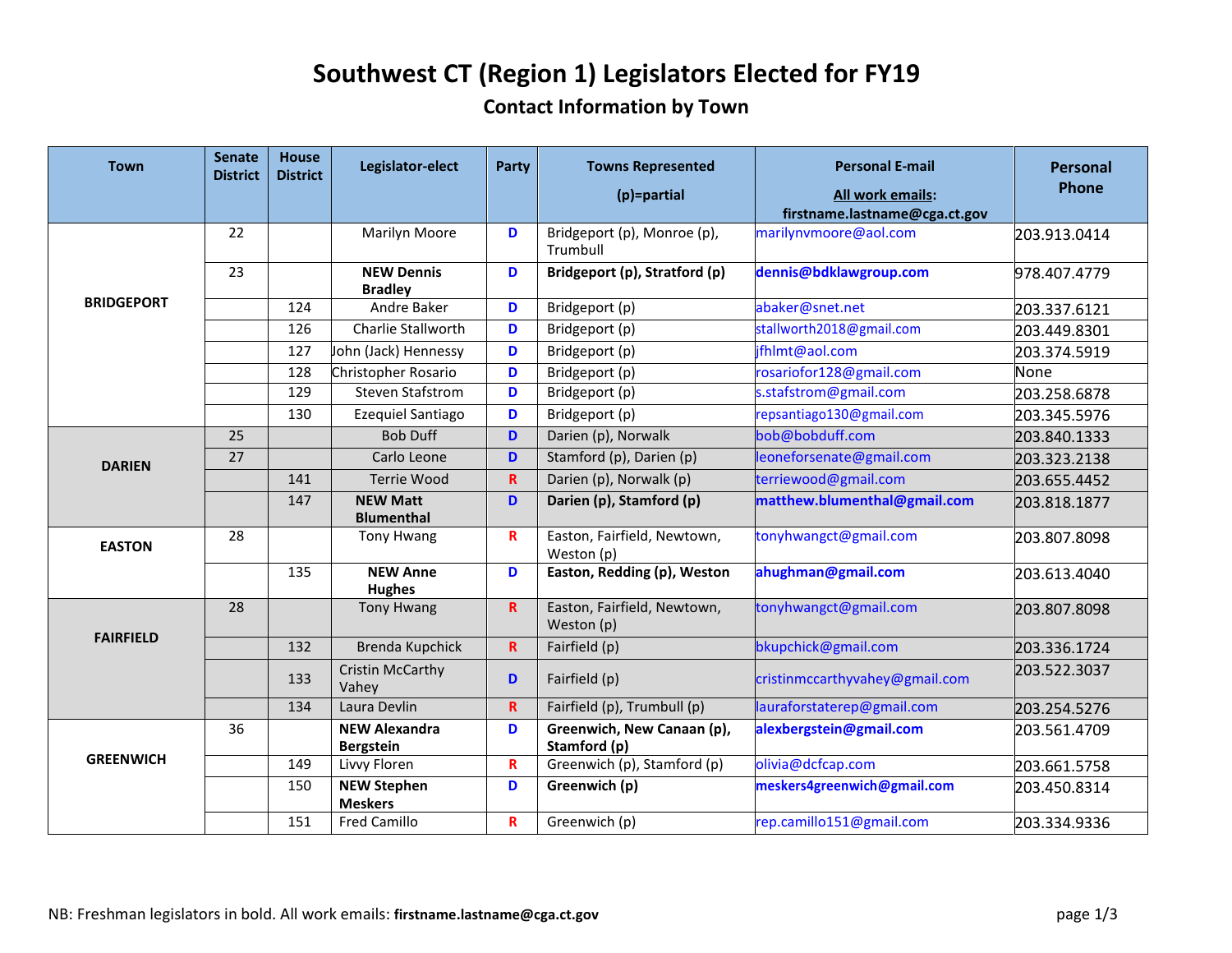# **Southwest CT (Region 1) Legislators Elected for FY19**

### **Contact Information by Town**

| <b>Town</b>       | <b>Senate</b><br><b>District</b> | <b>House</b><br><b>District</b> | Legislator-elect                         | Party       | <b>Towns Represented</b>                                                        | <b>Personal E-mail</b>                            | Personal         |
|-------------------|----------------------------------|---------------------------------|------------------------------------------|-------------|---------------------------------------------------------------------------------|---------------------------------------------------|------------------|
|                   |                                  |                                 |                                          |             | (p)=partial                                                                     | All work emails:<br>firstname.lastname@cga.ct.gov | Phone            |
| <b>MONROE</b>     | 21                               |                                 | Kevin Kelly                              | R           | Stratford(p), Shelton, Seymour (p), Monroe kellyforstatesenate@gmail.com<br>(p) |                                                   | 203.375.1976     |
|                   | 22                               |                                 | Marilyn Moore                            | D           | Bridgeport (p), Monroe (p), Trumbull                                            | marilynvmoore@aol.com                             | 203.913.0414     |
|                   |                                  | 112                             | JP Sredzinski                            | $\mathbf R$ | Monroe, Newtown(p)                                                              | jpforstaterep@gmail.com                           | 203.650.0252     |
| <b>NEW CANAAN</b> | 26                               |                                 | <b>NEW William Haskell</b>               | $\mathbf D$ | Bethel (p), New Canaan(p), Redding,<br>Ridgefield, Weston(p), Westport, Wilton  | willhaskell96@gmail.com                           | 203.856.0873     |
|                   | 36                               |                                 | <b>NEW Alexandra</b><br><b>Bergstein</b> | $\mathbf D$ | Greenwich, New Canaan (p), Stamford (p)                                         | alexbergstein@gmail.com                           | 203.561.4709     |
|                   |                                  | 125                             | Thomas O'Dea                             | $\mathbf R$ | New Canaan (p), Wilton (p)                                                      | thomaspodeajr@gmail.com                           | 203.972.1352     |
|                   |                                  | 142                             | <b>NEW Lucy Dathan</b>                   | D           | New Canaan (p), Norwalk (p)                                                     | lucydathan@gmail.com                              | 650.223.4045     |
|                   | 25                               |                                 | <b>Bob Duff</b>                          | D           | Darien (p), Norwalk                                                             | bob@bobduff.com                                   | 203.840.1333     |
| <b>NORWALK</b>    |                                  | 137                             | Chris Perone                             | D           | Norwalk (p)                                                                     | cperone7@gmail.com                                | 203-904-<br>3773 |
|                   |                                  | 140                             | <b>NEW Travis Simms</b>                  | D           | Norwalk (p)                                                                     | tremendous203@yahoo.com                           | 203.820.3845     |
|                   |                                  | 141                             | Terrie Wood                              | $\mathbf R$ | Darien (p), Norwalk (p)                                                         | terriewood@gmail.com                              | 203.655.4452     |
|                   |                                  | 142                             | <b>NEW Lucy Dathan</b>                   | D           | New Canaan (p), Norwalk (p)                                                     | lucydathan@gmail.com                              | 650.223.4045     |
|                   |                                  | 143                             | Gail Lavielle                            | $\mathbf R$ | Wilton, Norwalk (p), Westport                                                   | gaillavielle@aol.com                              | 203.762.7373     |
|                   | 27                               |                                 | Carlo Leone                              | D           | Stamford (p), Darien (p)                                                        | leoneforsenate@gmail.com                          | 203.323.2138     |
|                   | 36                               |                                 | <b>NEW Alexandra</b><br><b>Bergstein</b> | D           | Greenwich, New Canaan (p), Stamford (p)                                         | alexbergstein@gmail.com                           | 203.561.4709     |
| <b>STAMFORD</b>   |                                  | 144                             | <b>Caroline Simmons</b>                  | $\mathbf D$ | Stamford (p)                                                                    | simmons.caroline@gmail.com                        | 203.962.4619     |
|                   |                                  | 145                             | Patricia Billie Miller                   | D           | Stamford (p)                                                                    | patriciab.miller@gmail.com                        | 203.325.3315     |
|                   |                                  | 146                             | <b>NEW David Michel</b>                  | D           | Stamford (p)                                                                    | davidmichel74@gmail.com                           | 914.843.7545     |
|                   |                                  | 147                             | <b>NEW Matt</b><br><b>Blumenthal</b>     | D           | Darien (p), Stamford (p)                                                        | matthew.blumenthal@gmail.com                      | 203.818.1877     |
|                   |                                  | 148                             | Daniel Fox                               | D           | Stamford (p)                                                                    | danfox@curtisbb.com                               | 203.324.6777     |
|                   |                                  | 149                             | Livvy Floren                             | $\mathbf R$ | Greenwich (p), Stamford (p)                                                     | olivia@dcfcap.com                                 | 203.661.5758     |
|                   | 21                               |                                 | Kevin Kelly                              | R           | Stratford(p), Shelton, Seymour (p), Monroe kellyforstatesenate@gmail.com<br>(p) |                                                   | 203.375.1976     |
| <b>STRATFORD</b>  | 23                               |                                 | <b>NEW Dennis</b><br><b>Bradley</b>      | D           | Bridgeport (p), Stratford (p)                                                   | dennis@bdklawgroup.com                            | 978.407.4779     |
|                   |                                  | 120                             | Phillip Young                            | D           | Stratford (p)                                                                   | PhilYoungforStateRep@gmail.com                    | 860.335.8720     |
|                   |                                  | 121                             | Joseph Gresko                            | D           | Stratford (p)                                                                   | joepgresko@aol.com                                | 203.788.9835     |
|                   |                                  | 122                             | <b>Ben McGorty</b>                       | ${\bf R}$   | Stratford (p), Shelton (p), Trumbull                                            | repmcgorty@gmail.com                              | 203.926.1638     |

NB: Freshman legislators in bold. All work emails: firstname.lastname@cga.ct.gov **page 211** page 2/3